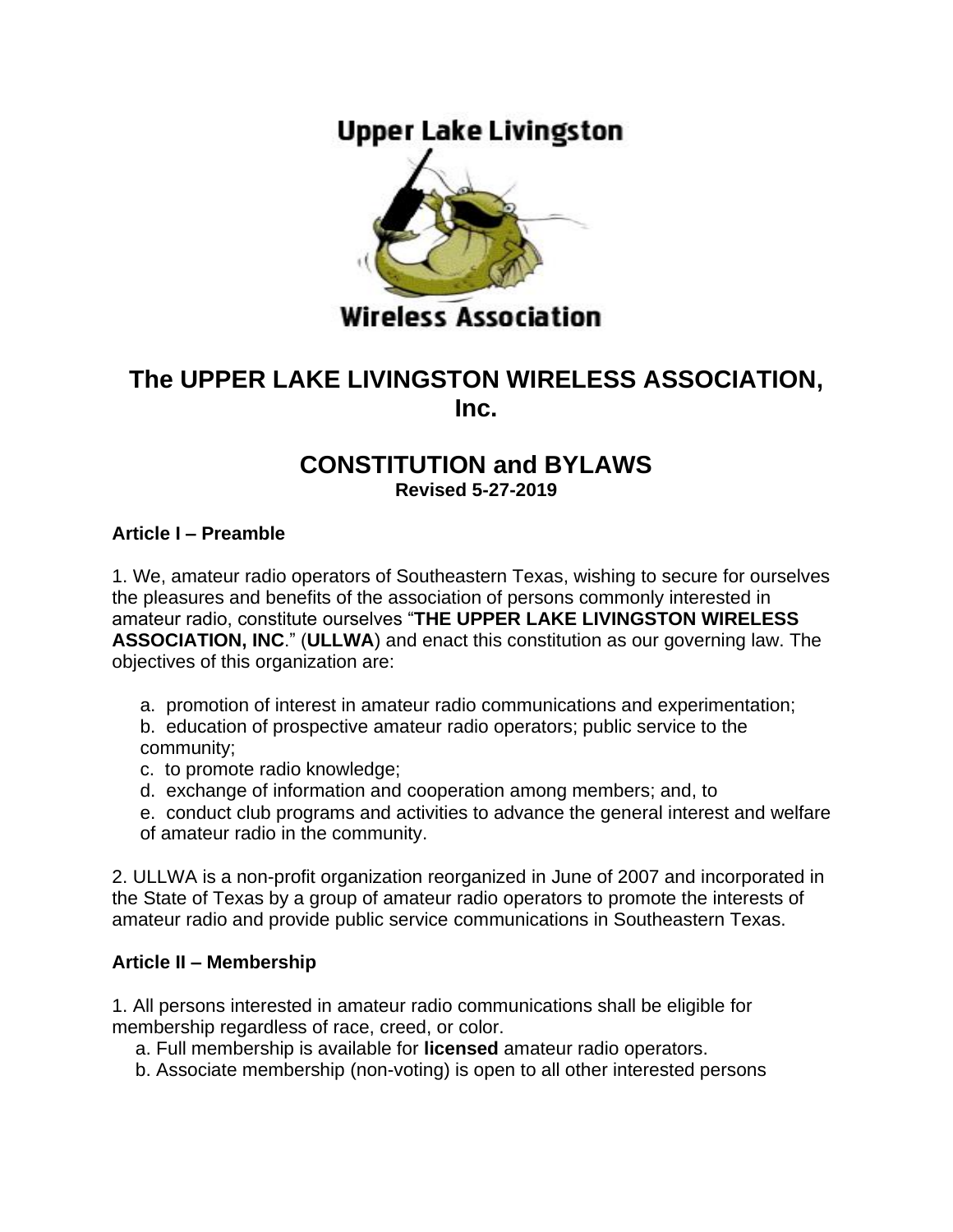2. Membership shall be by written application and election upon such terms as the club shall provide in its By-Laws.

3. Members with paid-up dues for the current year shall be considered members in good standing.

4. Any member, or applicant for membership, may elect to purchase a Lifetime Membership by paying the equivalent of 10 years of membership dues in a single lumpsum payment. Upon receipt of payment, a Lifetime Members shall have all of the rights and privileges of membership for as long as the Lifetime Member lives and satisfies the requirements of membership.

## **Article III – Board of Directors**

1. The Board of Directors shall be the governing body of ULLWA and as such shall formulate and be responsible for all matters of policy. Decisions of the Board of Directors shall be by majority vote of a quorum of the board present at any meeting where such votes may be taken, unless a greater majority is specifically required by this document.

2. All members of the Board of Directors shall be full members of ULLWA in good standing.

3. The Board of Directors shall consist of seven (7) members and shall include the elected officers of ULLWA: President; Vice President; Secretary; Treasurer, the immediate past President, and two elected board members. A quorum of the Board of Directors is five (5) members present.

4. The Board of Directors shall be elected annually and shall hold office for the following year. The President upon leaving that office may stand as a member of the board for the following year. A current board member is eligible to run for re-election to any office.

5. Any board member may be removed from the board by recommendation from the Board of Directors and ratified by a three fourths (3/4) majority vote of those active members of the ULLWA present.

6. Any board member may resign at any time by giving written notice to the board or any officer of the board.

#### 7.

Vacancies on the Board occurring between elections shall be filled by a recommendation from the Board of Directors and ratified by a majority vote of the active membership present at the next general meeting of the ULLWA. Board members appointed and ratified by the membership shall serve the remaining term of the member replaced..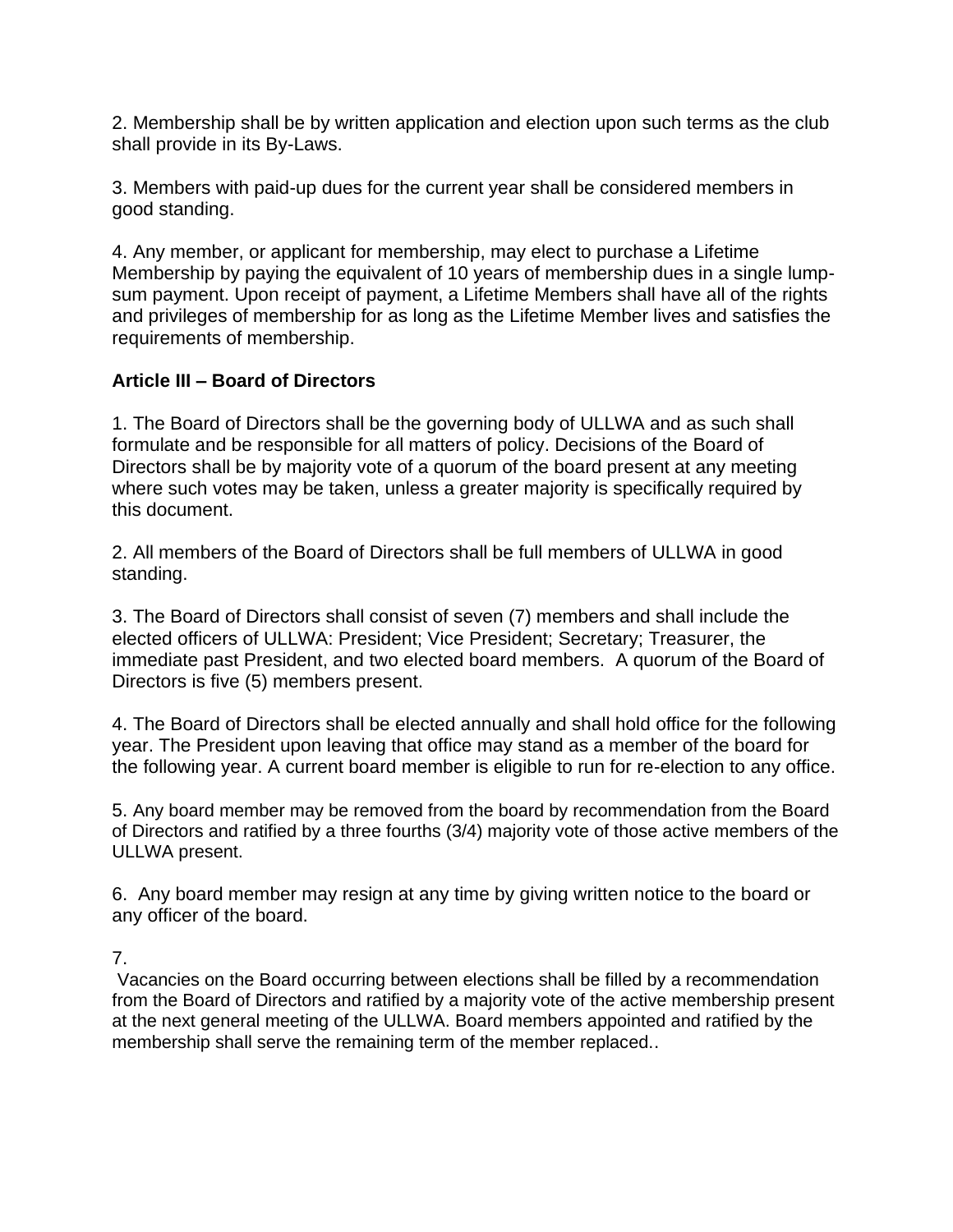8. No member of the board shall receive compensation for any service he or she may render to ULLWA. However, board members may be reimbursed for actual expenses incurred in the performance of official ULLWA duties.

#### **Article IV – Officers**

1. Officers of ULLWA shall be a President, Vice President, Secretary, and Treasurer, who shall be members of the Board of Directors.

2. A vacancy in any office shall be filled by appointment by the board. Such appointments shall be ratified by a majority vote of members at the next general meeting. Officers appointed and ratified by the membership shall serve the remaining term of the member replaced. (See Art V, para 2)

3. Special Appointments – The board may elect other officers as the affairs of ULLWA may require, each whom shall hold office for such period, have such authority, and will perform such duties as the board may, from time to time, determine.

#### **Article V – Duties of Officers**

1. President - The president shall preside at all meetings of ULLWA and conduct same according the rules adopted. He or she shall enforce observance of the constitution and by-laws; decide all questions of order; sign all official documents that are adopted by the Club; with concurrence of the Board of Directors, appoint necessary committees; and perform all customary duties pertaining to the office of president.

2. Vice President - The vice president shall assume all duties of the president in his or her absence. The vice president shall perform additional duties as specified by the president and/or Board of Directors.

3. Treasurer - The treasurer shall be responsible for the accurate accounting of all ULLWA funds received and/or disbursed. He or she shall receive all monies paid to ULLWA and shall disburse funds as authorized by the president and Board of Directors. The treasurer shall maintain the official roster of all ULLWA members and will receive dues and membership applications. The treasurer shall maintain an accurate inventory of any/all property owned by ULLWA and shall provide for an annual inventory of such property. The Treasurer will provide a copy of all transactions **in writing** to each member attending a general or special meeting.

4. Secretary – The secretary shall keep a written record of the proceedings of all meetings of ULLWA. He or she shall keep such records as required by the president and/or Board of Directors; prepare all club correspondence as directed by the president; and maintain attendance records of all meetings.

#### **Article VI – Meetings**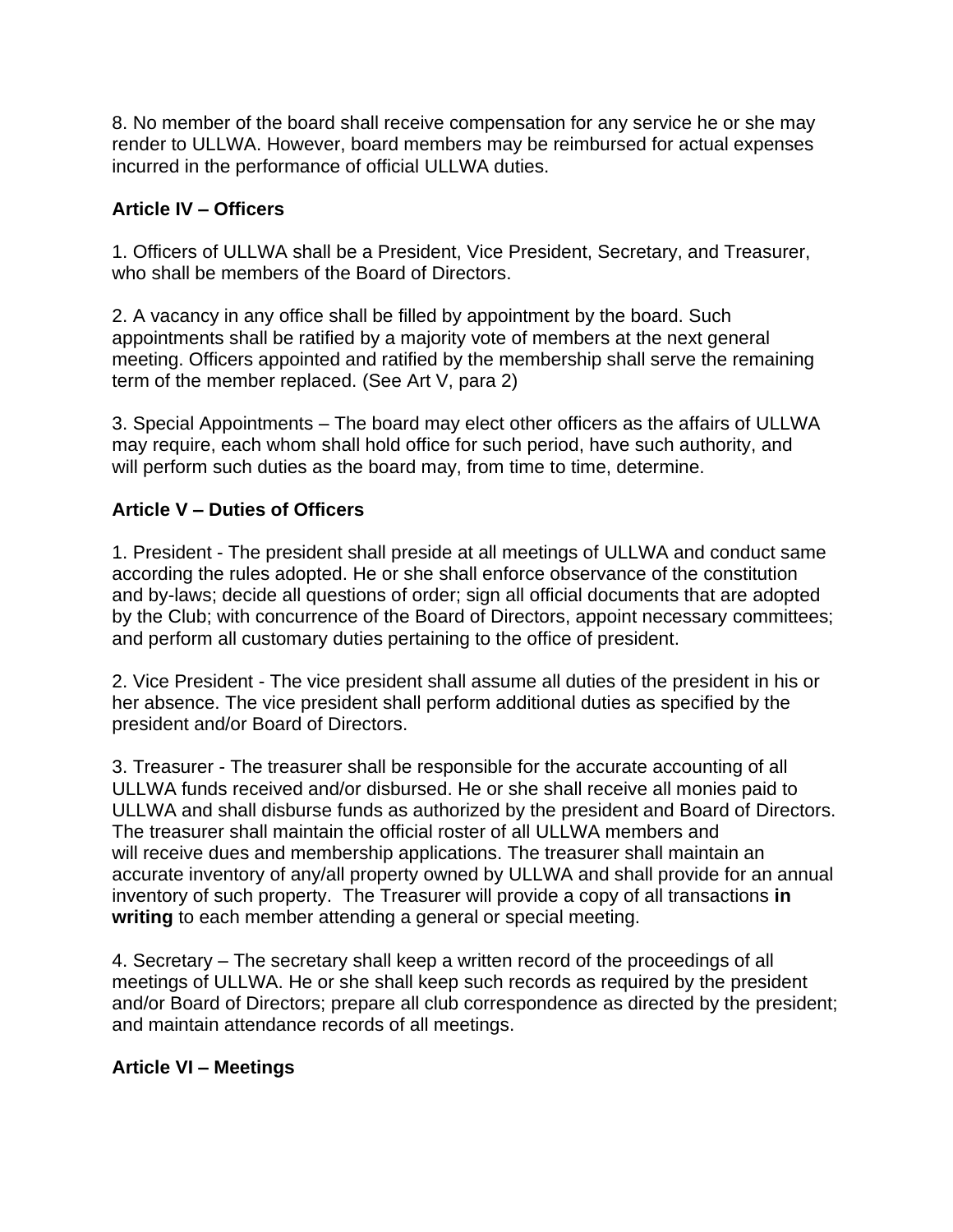1. For regular and special meetings quorum requirements for the transaction of business is a majority of the members present.

2. Meetings will be conducted in accordance with Roberts Rules.

## **Article VII – Elections**

1. Elections for members of the Board of Directors and Officers shall be conducted at the annual business meeting each year.

2. All Full members of ULLWA in shall be eligible to vote for members of the Board of Directors and Officers.

3. Voting for members of the Board of Directors and Officers shall be by secret ballot and each voter may vote for: President; Vice President; Secretary; Treasurer; and two board members.

4. Voting for the Board of Directors can be by a written and signed proxy vote submitted to the current president and by secret ballot of the membership present. Board members will be determined by winning a simple majority.

## **Article VIII – Committees**

1. The Board of Directors shall form a Nomination and Election committee not less than 60 days prior to the annual meeting for the purpose of selecting candidates and supervising the election. This committee shall consist of at least three (3) members one of which shall be a member of the Board of Directors.

2. The President or Board of Directors shall establish other such committees as are necessary to meet the objectives of the organization.

## **Article IX – Dues (See By Laws)**

1. The ULLWA, by a majority vote of the membership present at any regular meeting, shall levy annual dues as deemed necessary for the business of the organization.

2.

Non-payment of such dues shall be cause for termination of that active membership from the ULLWA. Termination of active membership shall be by a majority vote of active membership present at the next general meeting.

## **Article X – Funds**

1. No part of the net earnings of the organization shall inure to the benefit of, or be distributable to its members, trustees, officer, or other private persons, except that the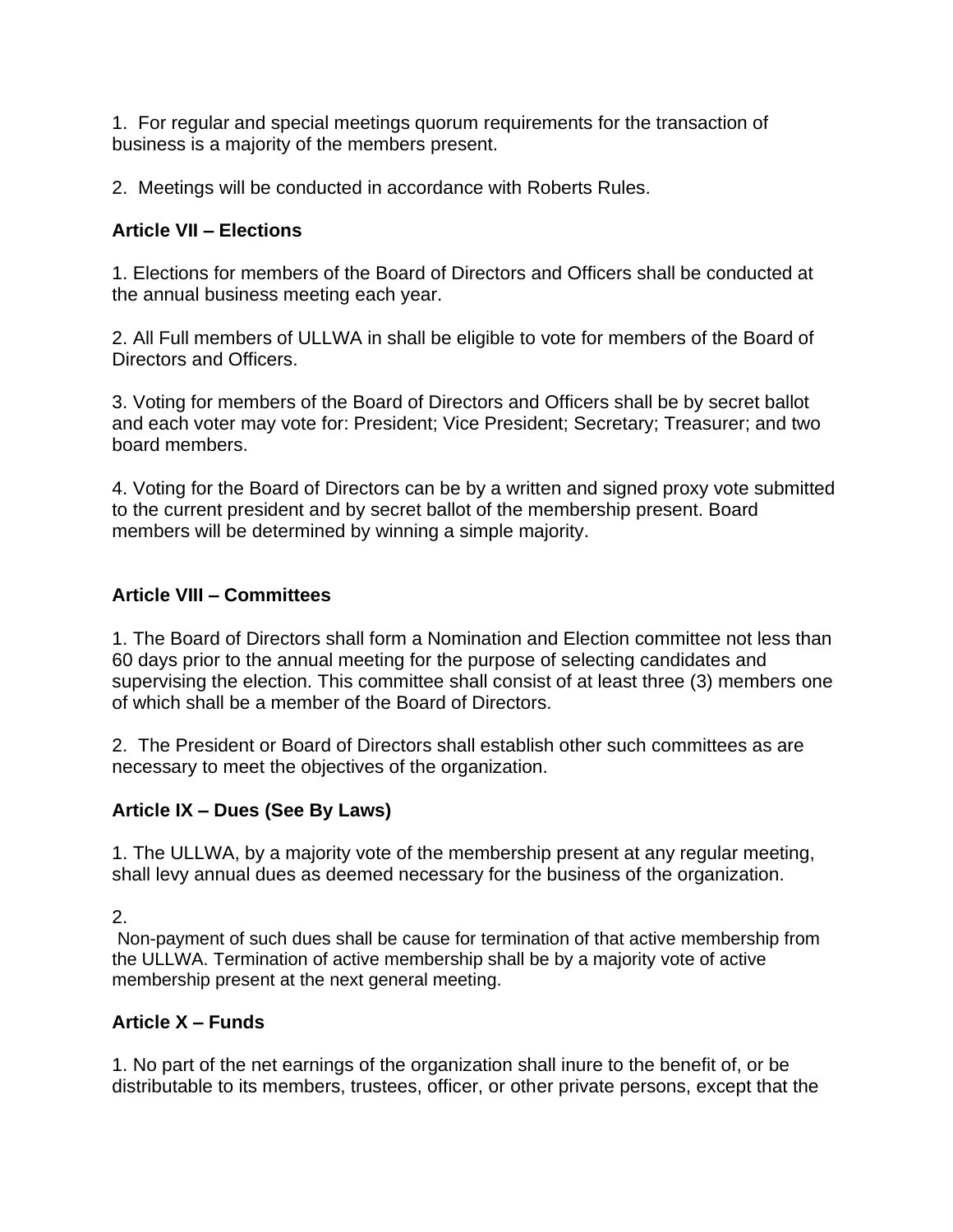organization shall be authorized and empowered to pay reasonable compensation for services rendered and to make payments and distributions in furtherance of the purposes set forth above. Notwithstanding any other provision of these articles the organization shall not carry on any activities not permitted by an organization exempt from federal income tax under section 501(c)(3) of the Internal Revenue Code, or corresponding section of any future federal tax code.

#### **Article XI – Amendments**

1. This Constitution may be amended by a two thirds (2/3) majority vote at a general or special meeting called for that purpose, provided all members have been notified by reasonable effort of the intent to amend the Constitution at said meeting.

2. Proposed amendments to the Constitution shall be published and distributed to all Full Memberships at least 30 days prior to calling for a vote at a general or special meeting called for the expressed purpose of amending this constitution.

#### **Article XII – Dissolution**

1. ULLWA may be dissolved with the assent given in writing and signed by not less than three fourths (3/4) of its Full Members.

2. In the event any reason arises to dissolve the organization of ULLWA, the existing property and funds owned by ULLWA shall be disposed of in the following manner:

- a. The equipment may be offered for purchase, or transferred to an organization with similar interests by majority vote of the Full Membership.
- b. Monies held in the treasury or gained by the disposal of property will be allocated to organizations with similar interests by majority vote of the Full Membership.

## **Article XIII – Transition**

1. Upon approval of this Constitution, the Executive Board and elected officers as previously constituted shall continue to serve as the Board of Directors and Officers of ULLWA until the elections at the annual meeting in December 2007.

## **Approval**

We, the undersigned officers of The Upper Lake Livingston Wireless Association, Inc., certify that this Constitution, dated June 7, 2007, was approved by a two thirds (2/3) majority vote of members present at a ULLWA Executive Board meeting on May 24, 2007 and approved by a majority vote of all members at a general meeting on June 7, 2007. With this approval, any former Constitution of The Upper Lake Livingston Wireless Association, Inc., is replaced in their entirety with this document is effective the 7<sup>th</sup> day of June 2007.